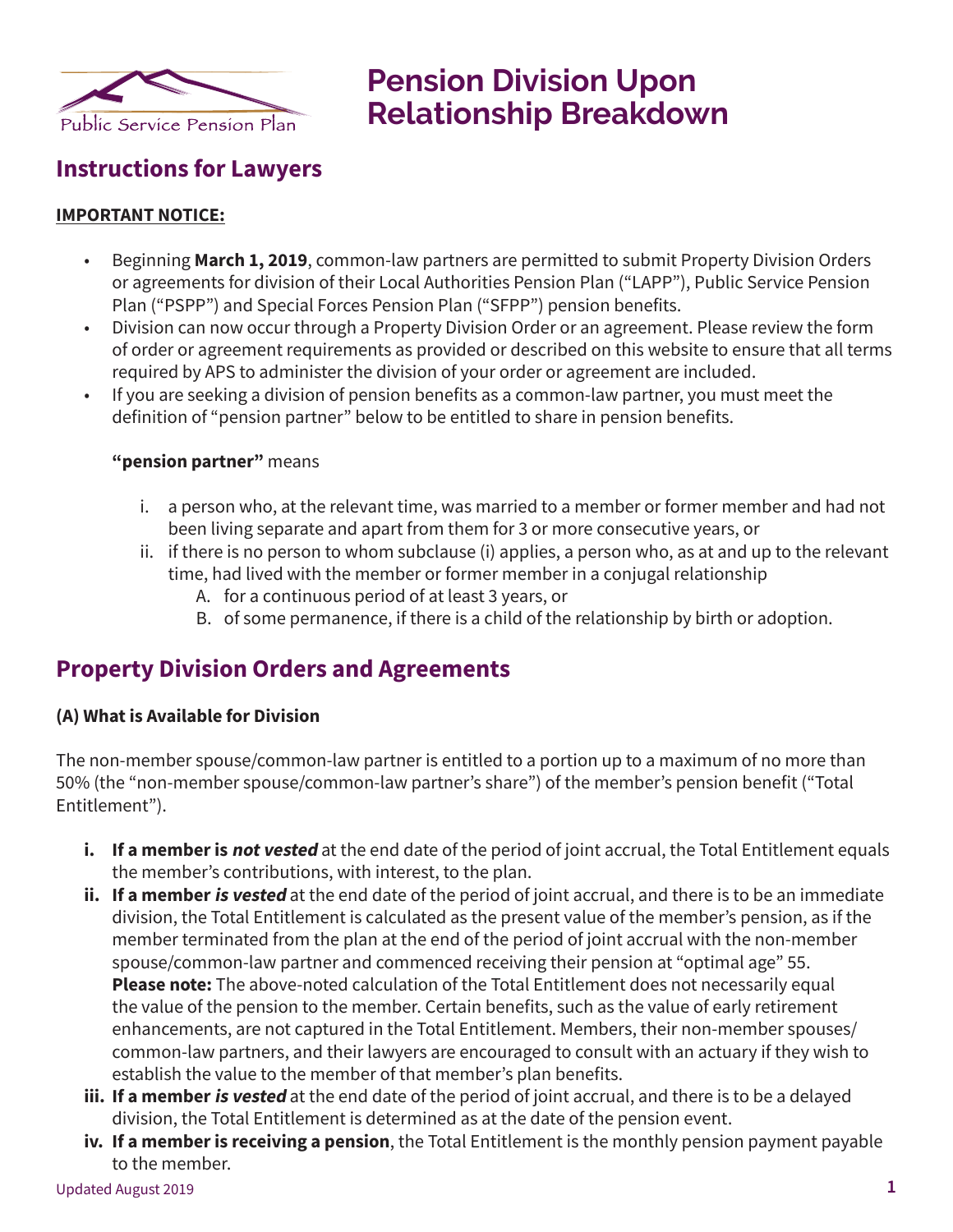#### **Please note that a member becomes vested in PSPP, when the member has at least 2 years of pensionable service.**

See (C) below for information on how to estimate the portion of a Total Entitlement that pertains to the period of joint accrual, and is therefore available for division between the parties.

#### **(B) What Benefits are Available to the Non-Member Spouse/Common-Law Partner?**

The options available to the non-member spouse/common-law partner fall into the following four categories, all of which revolve around the member's status and the member's proximity to pensionable age (65 for PSPP), both as at the end date of the period of joint accrual. The end date must be set out in the Property Division Order or agreement and generally, will be the end of marriage or cohabitation.

#### **i. Non-Vested Members**

The non-member spouse/common-law partner is entitled:

- a. to receive an immediate taxable cash payment from the plan; or
- b. to have that amount immediately transferred to an RRSP.

#### **ii. Vested Members Not Within 10 Years of Pensionable Age**

If the member is vested in the plan and is not within 10 years of pensionable age (65 for PSPP) the non-member spouse/common-law partner must have their share transferred immediately to a LIRA (in their name).

#### **iii. Vested Members Within 10 Years of Pensionable Age**

If the member is vested in the plan and is within 10 years of pensionable age (65 for PSPP), the nonmember spouse/common-law partner can:

- a. have their share transferred immediately to a LIRA; or
- b. have their share of the pension benefit calculated and transferred to a LIRA (in their name) at the time of the member's termination, transfer to another pension plan, retirement, or death.

#### **iv. If the Member is Already Receiving a Pension**

The non-member spouse/common-law partner is entitled to receive a percentage of the monthly pension payable to the member (up to 50% of the value accrued during the period of joint accrual).

#### **(C) How do you estimate the non-member spouse/common-law partner's share based on the Total Entitlement Estimate?**

First, you calculate the total pre-division benefit as follows:

#### **A = B x (C/D)**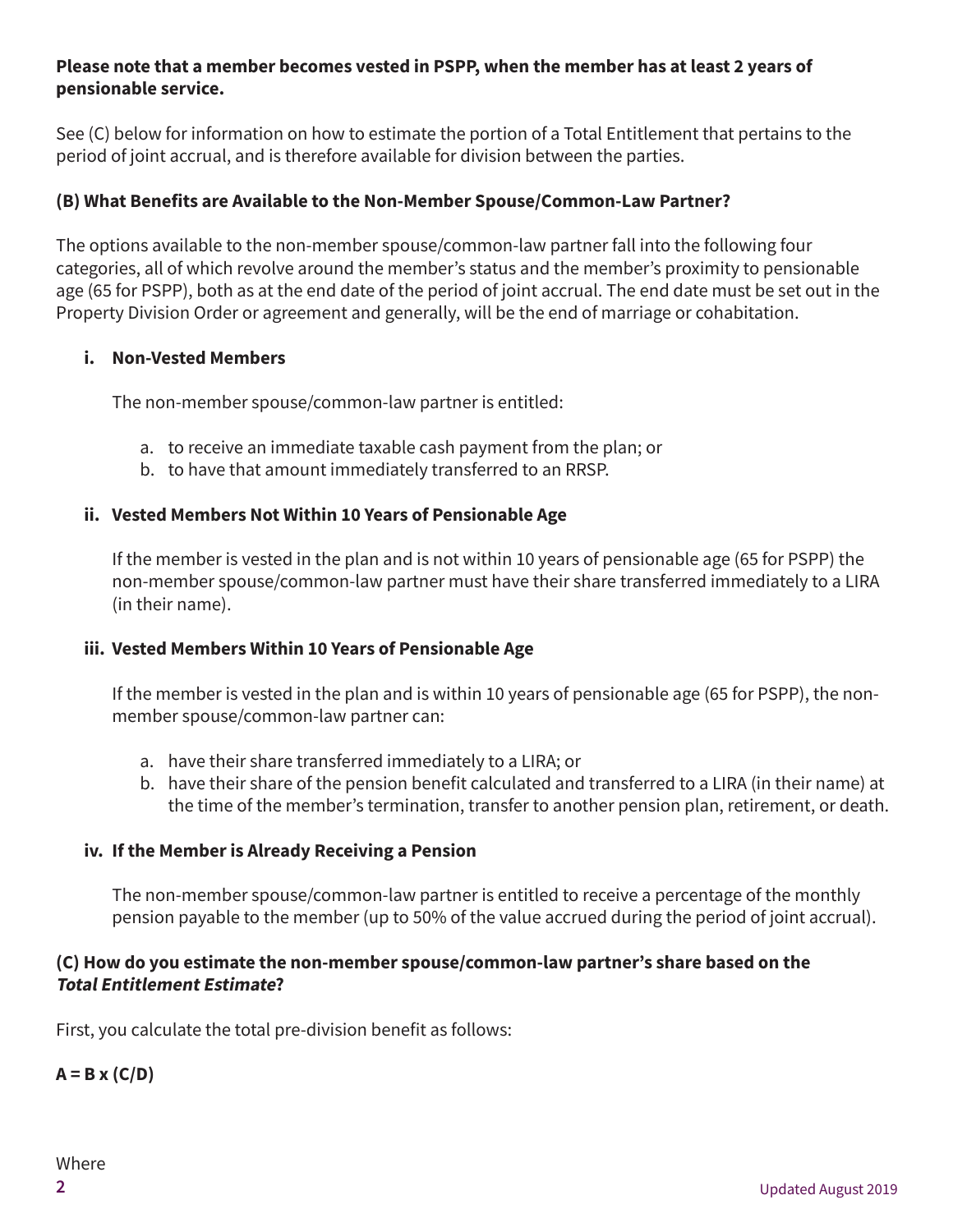- **A** is the total pre-division benefit;
- **B** is the total entitlement contained in the Total Entitlement Estimate;
- **C** is the period between the beginning and end dates of the period of joint accrual;
- **D** is the period during which the total entitlement accrued.

Once the above calculation is complete, the "Total Pre-Division Benefit" is multiplied by the "Division Factor". The Division Factor is a fraction representing the percentage of the total pre-division benefit to which the non-member spouse/common-law partner is entitled (for example, 50%).

#### **(D) What happens to the member's pension after the non-member spouse/common-law partner receives their share?**

Where the non-member spouse/common-law partner has chosen to take an immediate transfer of their entitlement to a LIRA (and, as a consequence, not chosen or been eligible, as the case may be, to take a delayed payout at termination, retirement or death, or receive a portion of the pension in pay), the member's pension is recalculated to account for the payment of a portion of the value of the pension to the non-member spouse/common-law partner.

### **Requirements of Requests for Pension Information**

Under the legislation, APS is required to provide pertinent pension-related information to both the member and the non-member spouse/common-law partner upon request of either of them.

#### **(A) The Information APS Requires**

In order to provide any information, APS must first receive a written request from either party, including:

- i. the signature of the person requesting the information;
- ii. the full names, current addresses, and current phone numbers of both the member and the spouse/ common-law partner. (Please note, a current address and phone number can be care of a lawyer);
- iii. an estimated end date for the period of joint accrual (normally, the time the parties were married or living together). This date must be either a date prior to or the date of the request;
- iv. if the request is from or is to go to a member's lawyer, an authorization to disclose information, signed by the member permitting APS to disclose the information to that lawyer; and
- v. if the request is from, or is to go to, a non-member spouse/common-law partner's lawyer, the nonmember spouse/common-law partner must sign an authorization to disclose information permitting APS to disclose the information to that lawyer.

#### **(B) The Information APS Provides**

Upon written request of either party, the plan administrator must provide both parties with a statement containing:

- an estimate of total entitlement calculated as of the date of request or an earlier date if specified in the request;
- the date the member became a participant in the plan;
- the elapsed time (in years) of the period of joint accrual;
- the total accrual period (in years).
- APS will provide this statement to both parties once per calendar year.